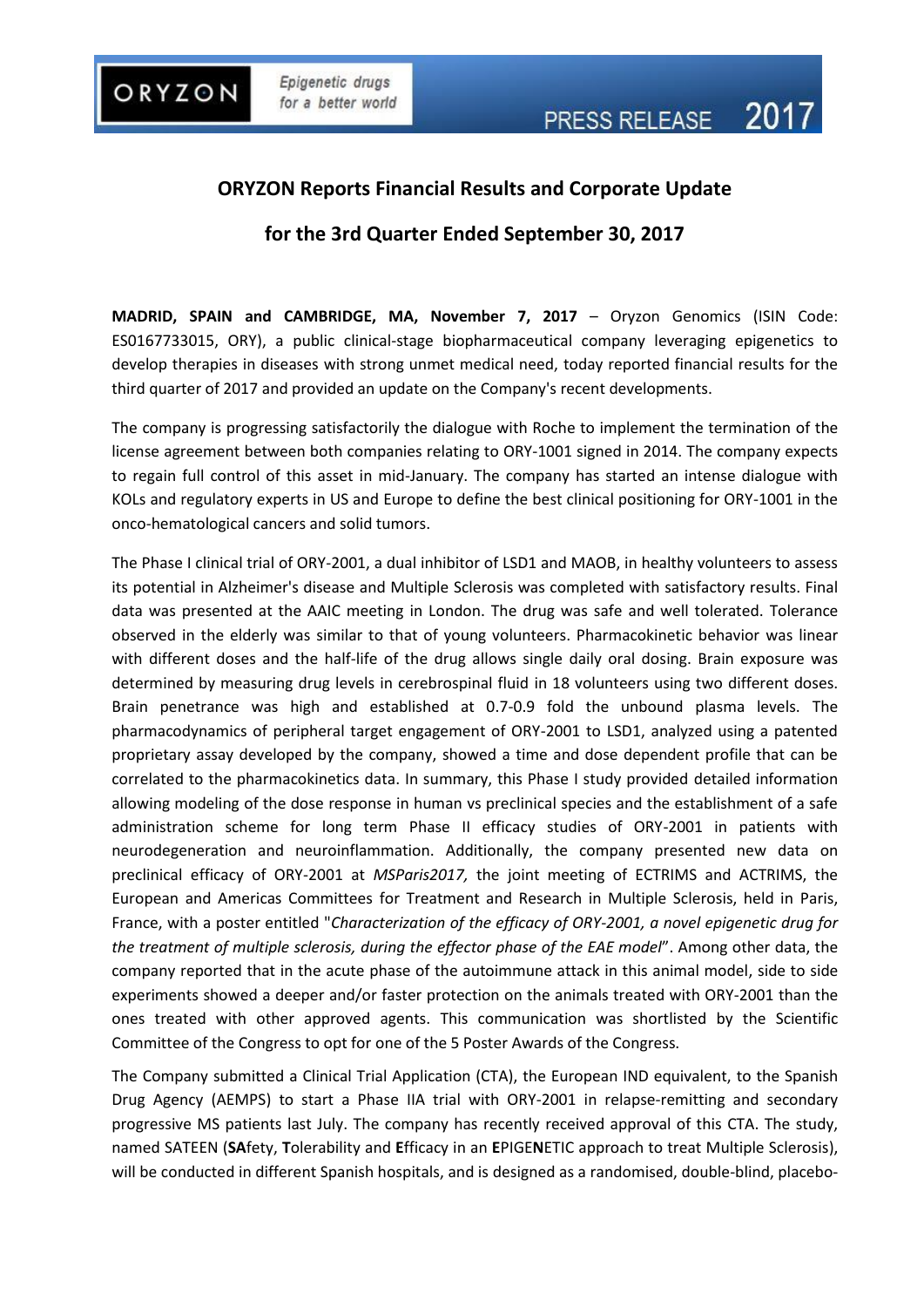controlled, 3-arm, 36 weeks parallel-group study to evaluate the safety and tolerability of ORY-2001 in patients with Relapsing-Remitting Multiple Sclerosis (RRMS) and Secondary Progressive Multiple Sclerosis (SPMS).

The company has continued its experimental work with ORY-2001 in preclinical models of Alzheimer's disease and other CNS indications and has done substantial advances in the characterization of the mechanism of action of ORY-2001 in different CNS diseases. This broadens the therapeutic indication's potential for the Clinical Development Plan of this drug. The company will present these and other data in specialized conferences like the SfN's  $47<sup>th</sup>$  annual meeting (Neuroscience 2017), the world largest conference in Neuroscience to be held in Washington DC, and others to be announced soon.

ORY-3001, the company's third LSD1 inhibitor, currently in preclinical development for the treatment of a non-oncological, yet undisclosed, orphan disease, continues successfully finalized the regulatory toxicology package.

#### *Third Quarter Highlights*

- $\triangleright$  ORYZON announced it will regain rights to ORY-1001
- ORYZON presents final data on the Phase I trial with ORY-2001 at the Alzheimer's Association International Conference (AAIC-2017)
- In OCTOBER 2017 ORYZON receives approval from AEMPS to start SATEEN: a Phase IIA clinical trial in Multiple Sclerosis with ORY-2001

#### *Financial Update: Third Quarter 2017 Financial Results*

Collaboration revenue was \$0.0 and \$0.2 million for the first 3 and 9 months ended September 30, 2017 and \$0.2 and \$0.8 million for the first 3 and 9 months ended September 30, 2016. The 3rd quarter 2017 revenues are the last accrual of the Roche license 2015 milestone.

Research and development (R&D) expenses established themselves at \$1.5 and \$5.1 million for the first 3 and 9 months ended September 30, 2017 compared to the \$1.5 and \$4.0 million for the first 3 and 9 months ended September 30, 2016. The \$1.1 million increase was driven primarily by accelerated R&D efforts in the ORY-2001 program.

General and administrative expenses were \$1.0 and 3.3 million for the first 3 and 9 months ended September 30, 2017 and \$1.4 and \$4.2 million for the first 3 and 9 months ended September 30, 2016. This decrease is primarily due to the fact that during the third quarter of 2016 the company incurred in specific non-recurring expenses related with the activities to list the company in the Spanish stock market.

Net loss for the first 3 and 9 months ended September 30, 2017 was \$1.4 and \$4.6 million (-\$0.04 per share) compared to a net loss of \$1.5 and \$4.4 million for the 3 and 9 months ended September, 2016 (-\$0.05 per share).

Cash, cash equivalents and marketable securities totaled \$40.0 million as of September 30, 2017, compared to \$32.1 million as of September 30, 2016.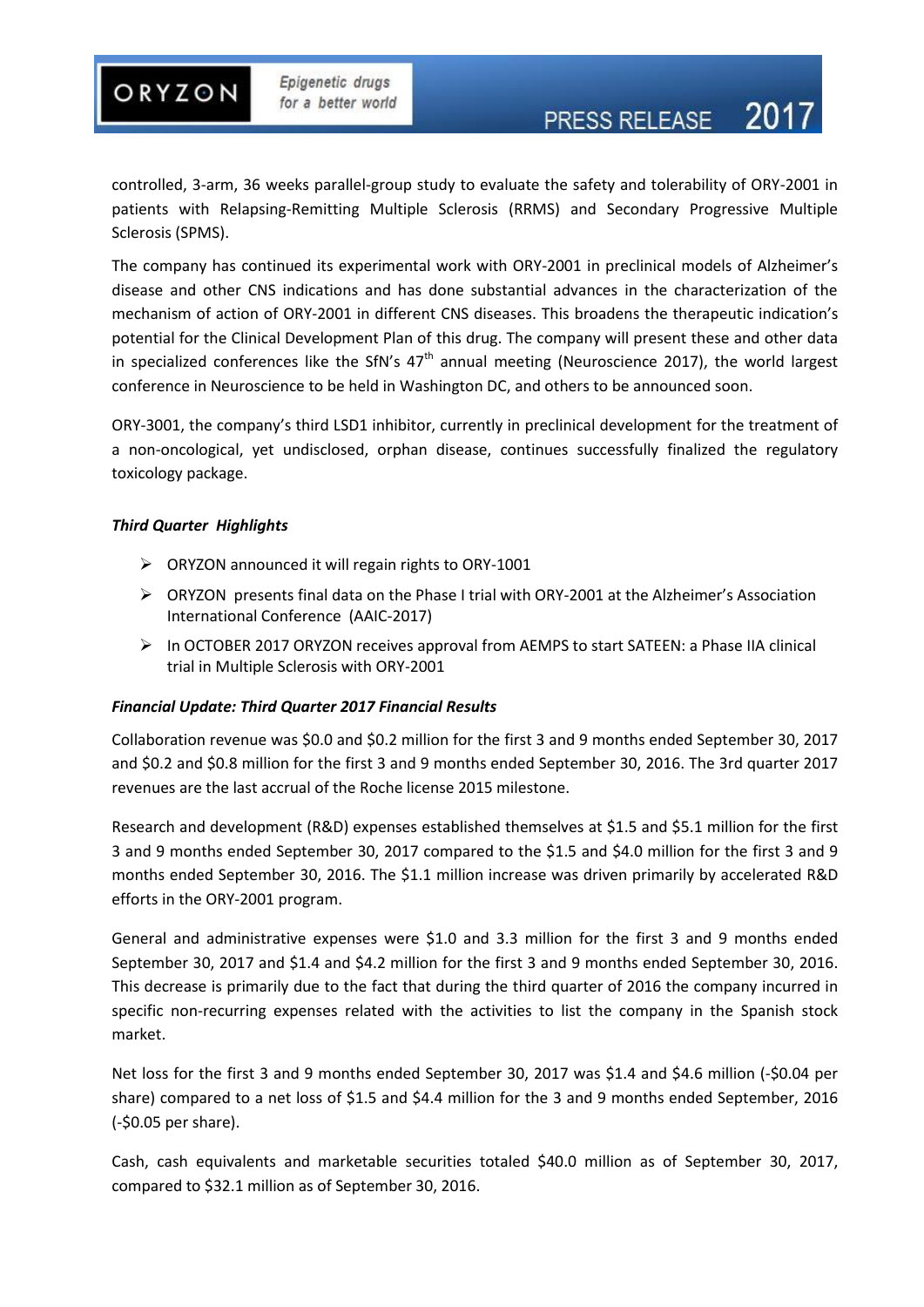ORYZON

# PRESS RELEASE 2017

## **ORYZON GENOMICS SA BALANCE SHEET DATA (UNAUDITED)** (Amounts in thousands US \$)

|                                   | September<br>30th, 2017 | September<br>30th, 2016 |
|-----------------------------------|-------------------------|-------------------------|
| Cash and cash equivalents         | 39.841                  | 25,900                  |
| Marquetable securities            | 200                     | 6.248                   |
| <b>Total Assets</b>               | 69.741                  | 56.564                  |
| Deferred revenue                  |                         |                         |
| <b>Total Stockholders' equity</b> | 42.049                  | 26.774                  |

#### **ORYZON GENOMICS SA STATEMENTS OF OPERATIONS (UNAUDITED)** (US \$, amounts in thousands except per share data)

|                                                  | Three Months Ended |          | Nine Months Ended |          |  |  |
|--------------------------------------------------|--------------------|----------|-------------------|----------|--|--|
|                                                  | September 30,      |          | September 30      |          |  |  |
|                                                  | 2017               | 2016     | 2017              | 2016     |  |  |
| <b>Collaboration Revenue</b>                     | o                  | 252      | 20                | 785      |  |  |
| Operating expenses:                              |                    |          |                   |          |  |  |
| <b>Research and Development</b>                  | 1.532              | 1.493    | 5.130             | 4.006    |  |  |
| <b>General and administrative</b>                | 1.030              | 1.367    | 3.263             | 4.204    |  |  |
| <b>Total operating expenses</b>                  | 2.561              | 2.860    | 8.393             | 8.210    |  |  |
| Loss from Operations                             | $-2.561$           | $-2.608$ | $-8.373$          | $-7.425$ |  |  |
| Other income, net                                | 1.353              | 1.368    | 4.618             | 3.608    |  |  |
| Net Loss                                         | $-1.208$           | $-1.239$ | $-3.755$          | $-3.818$ |  |  |
| <b>Net Financial &amp; Tax</b>                   | -169               | $-276$   | -844              | $-820$   |  |  |
| <b>Net Result</b>                                | $-1.376$           | $-1.516$ | -4.599            | $-4.637$ |  |  |
| Loss per share allocable to common stockholders: |                    |          |                   |          |  |  |
| Basic                                            | $-0.04$            | $-0.05$  | $-0,11$           | $-0.17$  |  |  |
| <b>Diluted</b>                                   | $-0.04$            | $-0.05$  | $-0.11$           | -0.17    |  |  |
| Weighted average Shares outstanding              |                    |          |                   |          |  |  |
| <b>Basic</b>                                     | 33.491             | 27.589   | 31.176            | 27.517   |  |  |
| Diluted                                          | 33.491             | 27.589   | 31.176            | 27.517   |  |  |